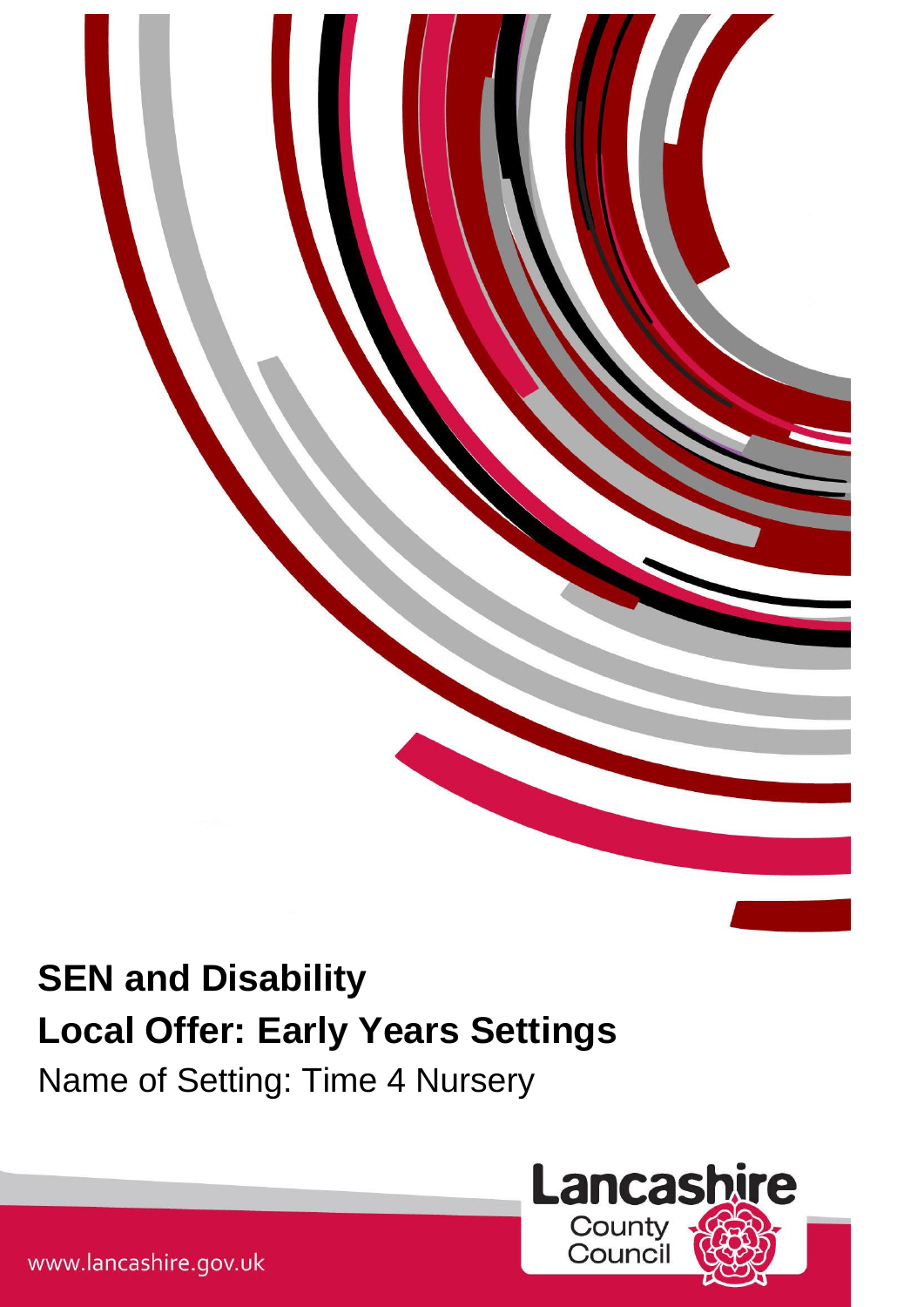## **The Setting**

**The setting is a private day nursery which is open all year round. We cater for children 0/5 years, we also have an after-school club in Overton who cater for 5/11 years.**

**The setting is registered to take 43 children, this is spread between 3 rooms 0-5 years (10) 2/3 years (16) 3/5 years (16) and the after-school club can take up to 26.**

**The setting is held in its own grounds and has plenty of outdoor space which includes an adventure garden and a sensory area.**

**Each room has a team leader which is supported by fully qualifies practitioners who each have keyworker children who tracks and logs to progress of each child.**

**The setting provides good support for SEN with regular contacts with outside agencies and schools in the local area.**

## **Accessibility and Inclusion**

**The setting is accessible by a side entrance off the main road, it has wheelchair access through the ramp on the side door and also patio doors which can be accessed with a wheelchair. There is a large carpark where parents can pick up and drop off easily and safely.**

**The toilet facilities for 0/2 and 2/3yrs are on the ground floor, the toilets for 3/5yrs are upstairs. All policies and procedures are available and accessible to all parents and staff in the main entrance. There are lots of information and displays for parents to see thoughout the building. If English is not the first language of the family then the setting will access outside help and support for translation etc.**

**Our pre-school is situated on the second floor, to cater for children with mobility disabilities we utilise both the 2/3 and ¾ rooms by swapping to make wheel chair access available for children of pre-school age so they can interact with their peers.**

**All toys and equipment are easily accessible at the children's level and clearly labelled with pictures and names to make them easy recognisable.**

**All furniture is high quality and at the correct height for children. In our 0/2 yrs room we have a self-contained kitchen area where food and bottles can be prepared, there is also a comfy/quiet area for the babies to relax and have their bottles, also in this area are cots, comfy nests and beanbags for the babies to rest, this area is monitored at all times and the sleep pattern is logged.**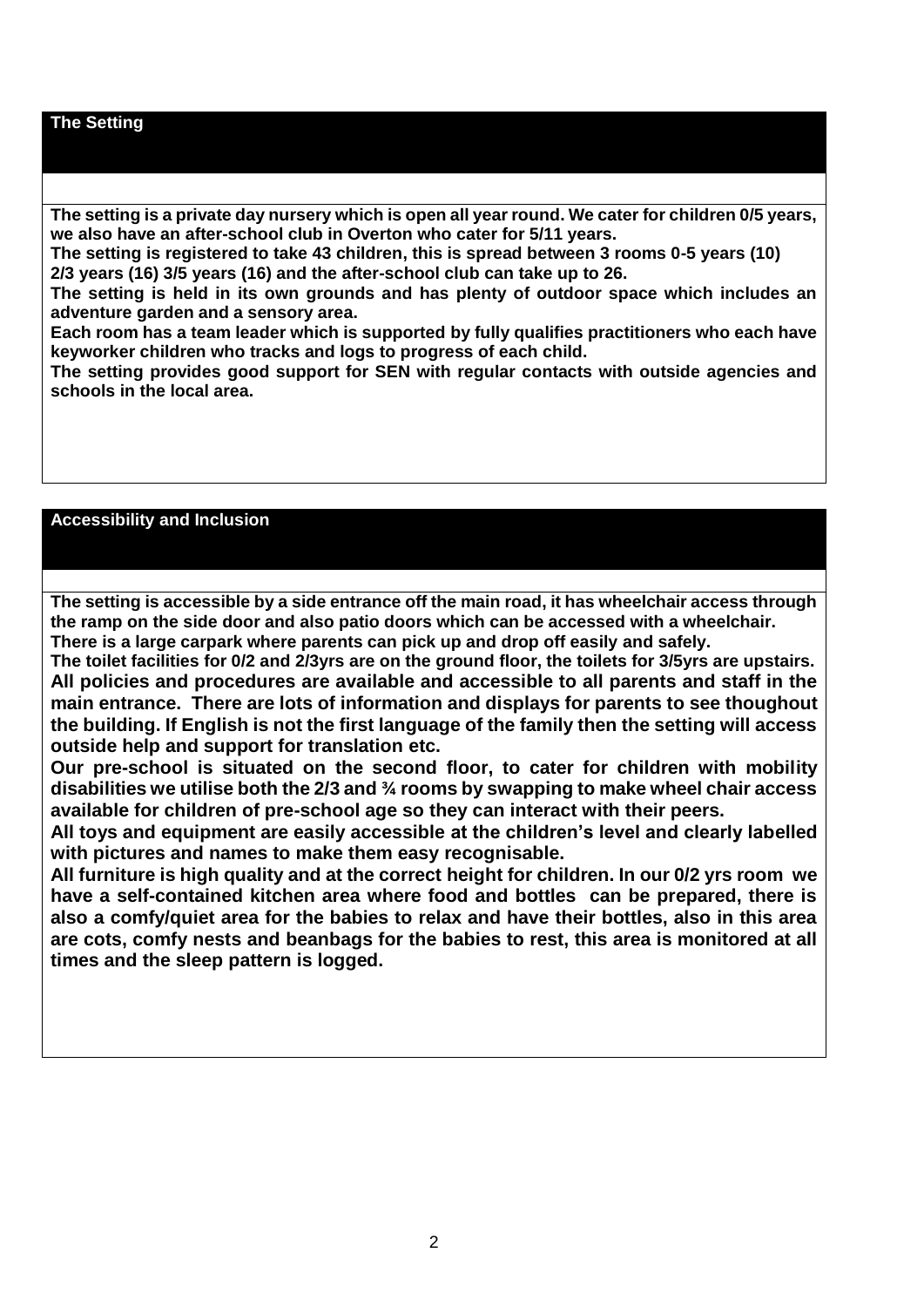#### **Identification and Early Intervention**

**The setting allocates each child with a key person who observes and monitors the development of each child, this is recorded and shown in their learning journeys.**

**All parents fill in a baseline tracker when they join nursery, so the practitioners know and understand at what stage of development the child is at.**

**With each monthly planned activity has a speech and language activity incorporated in it so the key person can trach their progress and can plan for next steps.**

**If children are recognised as having additional or special needs the parent is invited to attend a meeting with us where the relevant advice and support is offered, and outside agencies maybe contacted. The setting will arrange regular meeting with the parents and outside agencies to set TLP plans for the key person to follow.**

**All information is shared with the parents and they can enquire about their child's development at any time. Parents are involved in all decisions made for the child and are always invited to CAF/TAF meetings.**

### **Teaching and Learning Part 1 – Practitioners and Practice**

**The nursery follows the EYFS which is a set of statutory standards that all early years providers must meet to ensure all children are supported to develop in all areas of their development.**

**All practitioners are trained at N.V.Q. Level 3 or above and all areas of training is ongoing with first aid and safeguarding always maintained.**

**The 0/2 yrs room is set in 4 areas comfy/sensory/physical/exploratory they are all enhanced with additional toys to extend a child's learning and all age appropriate.**

**Our 2/3 yrs room and pre-school are set in 10 areas of learning which theses are also enhanced for the children's learning and abilities, extra equipment will be purchased if a according to the SEND requirements of individual children.**

**Children are taught through age appropriate planned activities which are extended through children's interests. Their development is recorded against the ages and stages of the EYFS.**

**Parents are informed of children's learning through activity plans and enhancement plans on the parents notice board, and through regular news letters of what is happening within the setting. Parents are asked to contribute to any activity, visit or outing. They are also asked to support their learning by taking part in our letter of the week activity, monthly home link worksheets and P.E sessions The setting has an open door policy where parents can call in at any time with requests or information sharing , about anything that is happening in the setting.**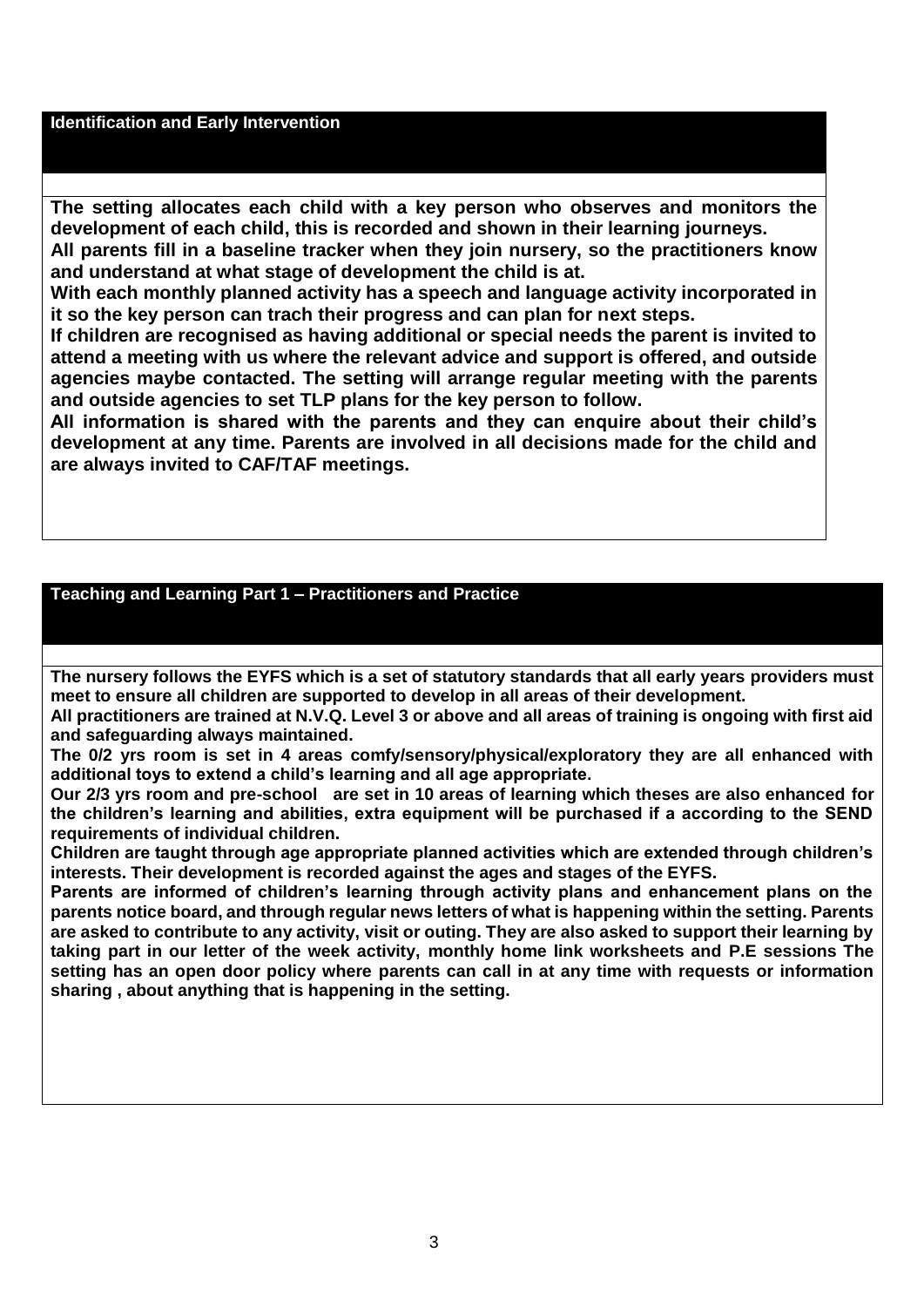#### **Teaching and Learning Part 2 - Provision & Resources**

**Resources in the setting are chosen by the practitioners, to enhance their planned activities or to help children with SEND.**

**The setting has a manager and deputy manager who are supernumerary to assist with any extra support or help for practitioners or children with SEND or to allow the key person to spend time with the relevant professional who attends the setting for individual children.**

**The setting has 1 manager/1 deputy manager /11 qualified staff at level 3/1 apprentice/1 cookcleaner.**

**All practitioners are first aided, and we have most practitioners safeguarded at level 1 or level 2. We have nominated officers for different responsibilities where they are all trained to understand their duties within that area.**

**When outside trips or visits are arranged a risk assessment is done before hand to allow time to make adjustments or access extra support as ratios differ when off the nursery premises.**

#### **Reviews**

**Parents are kept informed as much as possible about how their child is doing by giving settling in reports 6 weeks after the child has joined nursery and a progress report and full area report is submitted every 6 months apart.**

**Children's learning journeys are available at all times to parents, these show the child's progress and their stages of development. Their key person is available at all times if the parent wants to discuss any concerns or to ask any questions about their child's learning journeys.**

**The setting records all observations and each key person assesses their child against the EYFS tracker/statement book, this at a glance shows where the child falls into with their development. Each learning journey as a EYFS development booklet inside which shows parents the ages and**

**Stages that their child should be at, each key person highlights the booklet once a term to show where the child is up to. If they fall below their age bracket, then extra activities and support can be provided to support the child.**

**There is a notice board outside every room which provides information of what is going on each week in the room and what area of learning the activity will be in.**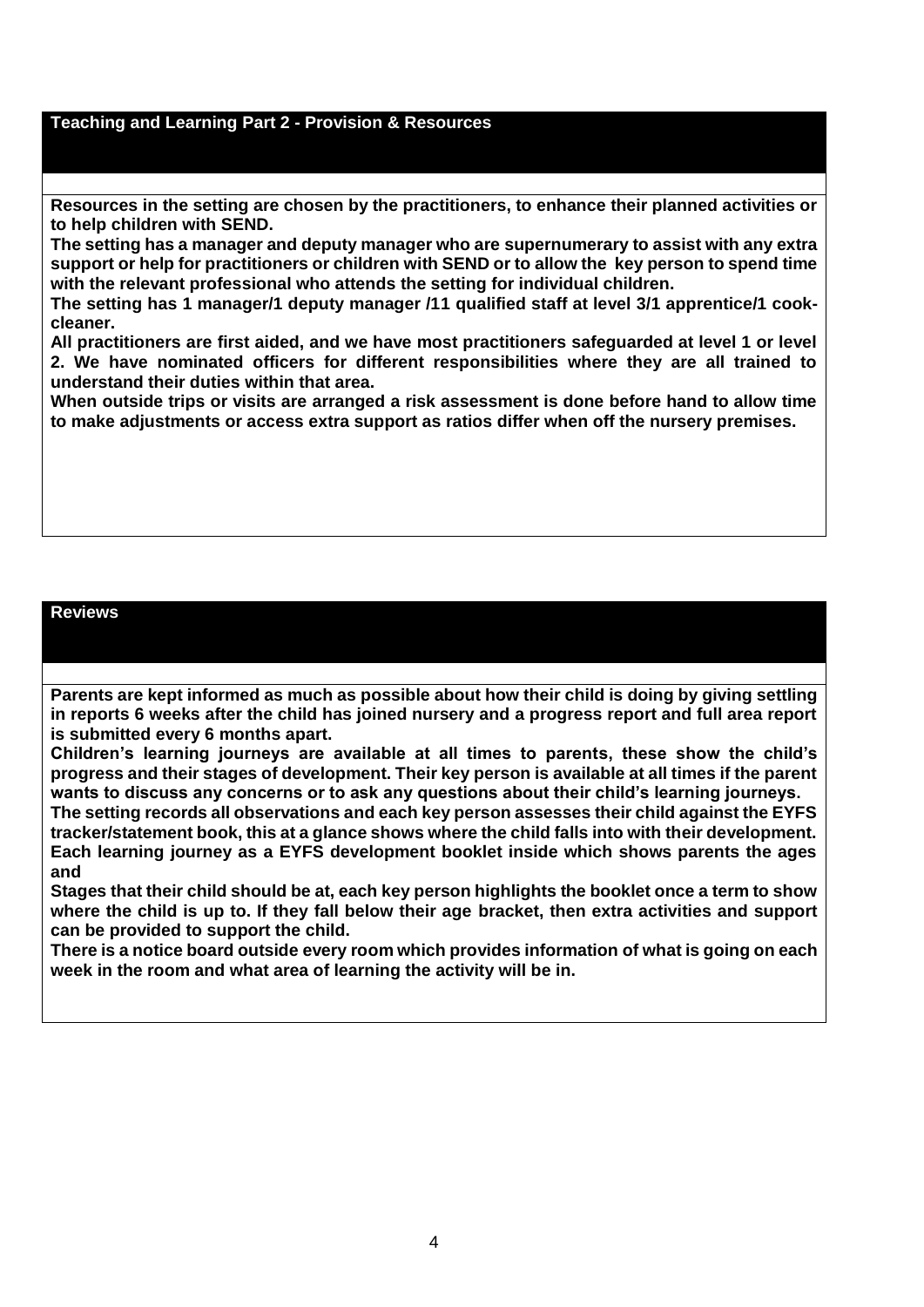### **Transitions**

**When a child is registered to start at the setting parents are offered a settling is session prior to starting, the parents is welcome to stay, or they can leave the child for an hour or so. A baseline tracker is also completed and "All about me" booklet filled in, this will provide the key person with information on their home life and where they are in their development.**

**When a child is getting ready to transition to the next room they will have little taster sessions in there, so they can get to meet their peers and began a bond with their new key person.**

**When the child is due to start school, the setting supports the parents in decision making, making the right choice of school for their child, we offer information on local schools in the area and offer support on school visits.**

**School teachers are welcome to visit the setting to get to know the child in familiar surroundings, chat with the key person about the child's individual needs and look through their learning journeys and any actions plans that are set in place.**

**If a child moves onto another setting then the key person will give a "New Setting" booklet to them, this will give information to their new keyperson about the child's likes and dislikes.**

# **Staff Training**

**All staff are paediatric first aid trained, most staff have CAF online training and all team leaders and mangers are safeguarded at level 2 and other practitioners at level 1.** 

**All staff are given the opportunity to take training to the next level when the financial budget allows, these are ongoing and are available to all practitioners.**

**We also are registered with an online training company where staff can complete regular training in all areas in house or at home.**

**The setting is in constant contact with all outside agencies who are there to help and support the setting with advice on action plans and extra activities to promote a child's needs.**

**Since the setting opened we have has varies children in our care requiring SEND or extra support for behaviour needs, disabilities and long-term illnesses, these have been supported by all relevant outside agencies.**